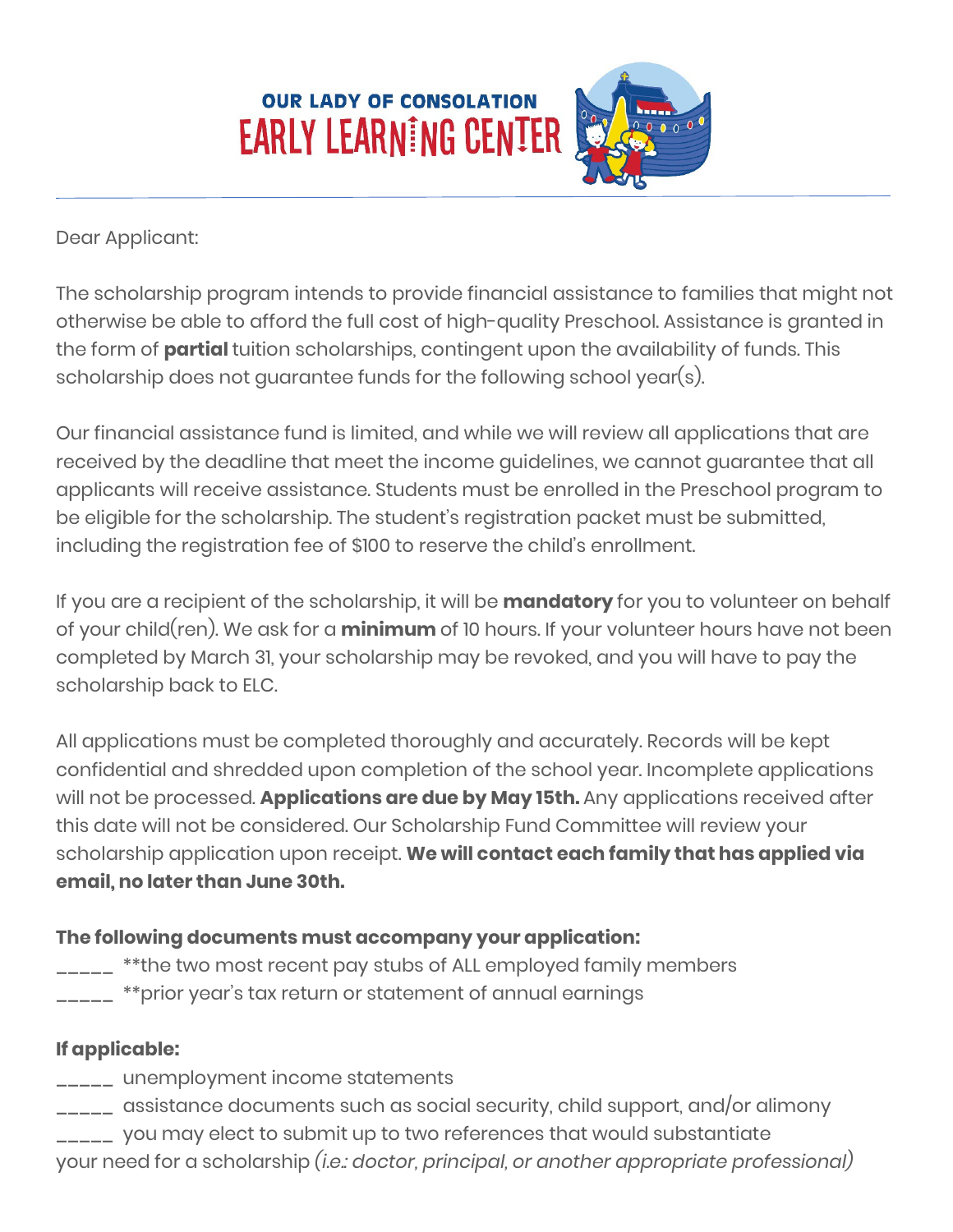## **Our Lady of Consolation Early Learning Center Confidential Scholarship Application**

| Date: _________________                                                                    |                                                                                        |  |
|--------------------------------------------------------------------------------------------|----------------------------------------------------------------------------------------|--|
|                                                                                            |                                                                                        |  |
|                                                                                            |                                                                                        |  |
|                                                                                            |                                                                                        |  |
|                                                                                            |                                                                                        |  |
| Who does the child live with? (circle one):                                                |                                                                                        |  |
| > Mother > Father > Both Parents > Other (name & relationship) ______________________      |                                                                                        |  |
| Which class are you enrolling the child in? (circle one):                                  |                                                                                        |  |
| > 2-Year-Olds > 3-Year-Olds > 4-Year-Olds - Half Days > 4-Year-Olds - Full Days            |                                                                                        |  |
| Other children in the family:                                                              |                                                                                        |  |
|                                                                                            |                                                                                        |  |
|                                                                                            |                                                                                        |  |
|                                                                                            |                                                                                        |  |
|                                                                                            |                                                                                        |  |
|                                                                                            |                                                                                        |  |
| Mother's information:                                                                      |                                                                                        |  |
|                                                                                            |                                                                                        |  |
| How long have you worked there? _____________ Work phone: ______________________           |                                                                                        |  |
| Father's information:                                                                      |                                                                                        |  |
|                                                                                            | Occupation: _________________________________ Place of employment: ___________________ |  |
| How long have you worked there? _____________ Work phone: ______________________           |                                                                                        |  |
| Are other adults contributing to the household income? ____________ If yes, please explain |                                                                                        |  |

\_\_\_\_\_\_\_\_\_\_\_\_\_\_\_\_\_\_\_\_\_\_\_\_\_\_\_\_\_\_\_\_\_\_\_\_\_\_\_\_\_\_\_\_\_\_\_\_\_\_\_\_\_\_\_\_\_\_\_\_\_\_\_\_\_\_\_\_\_\_\_\_\_